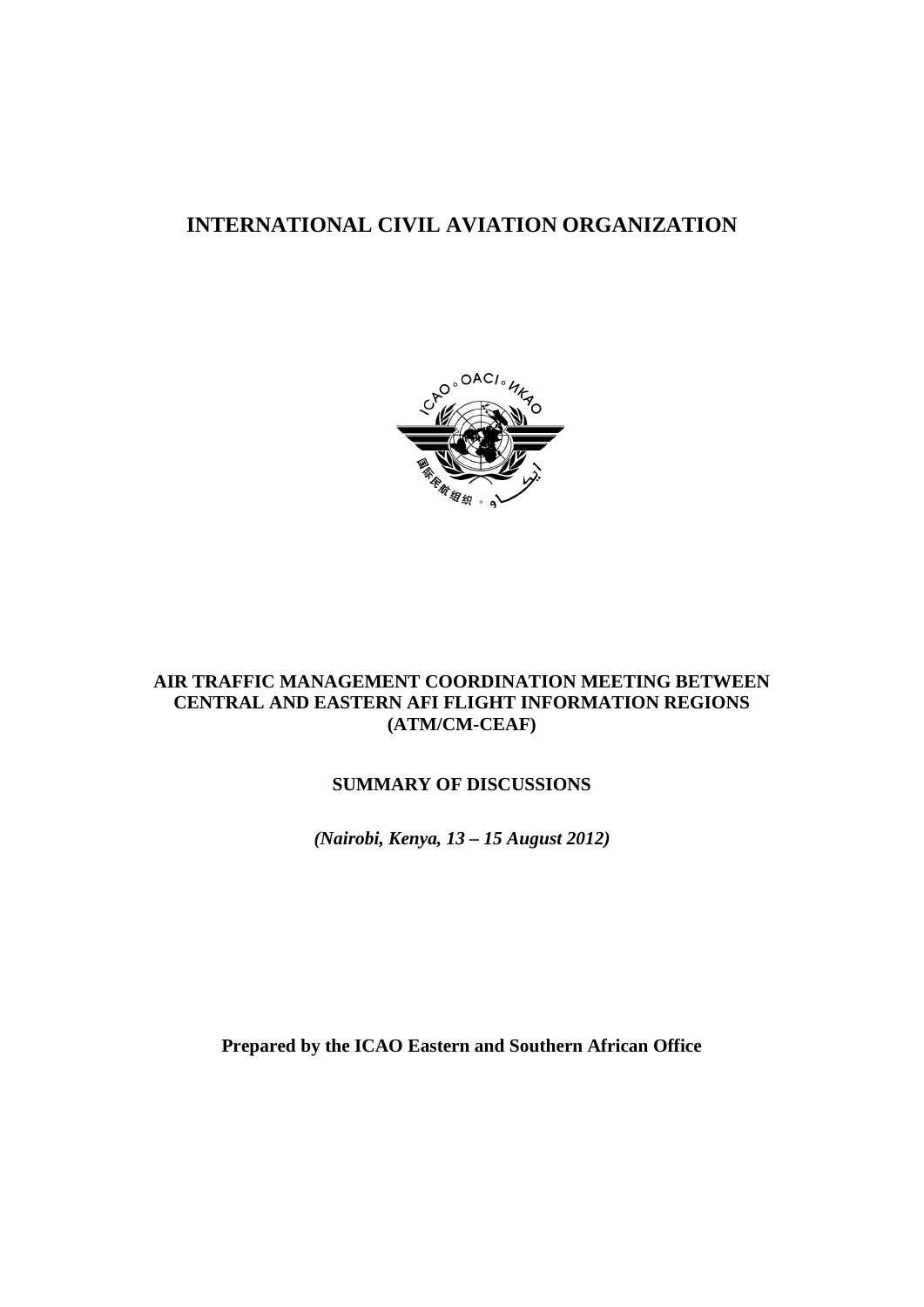The views expressed in this Summary of Discussions should be taken as those of the ATM Coordination Meeting between Eastern and Central AFI Flight Information Regions (ATM/CM-CEAF) and not of ICAO. This Summary of discussions will be submitted to the respective States for necessary action.

The designations employed and the presentation of material in this document do not imply the expression of any opinion whatsoever on the part of ICAO concerning the legal status of any country, territory, city or area or of its authorities, or concerning the delimitation of its frontier or boundaries.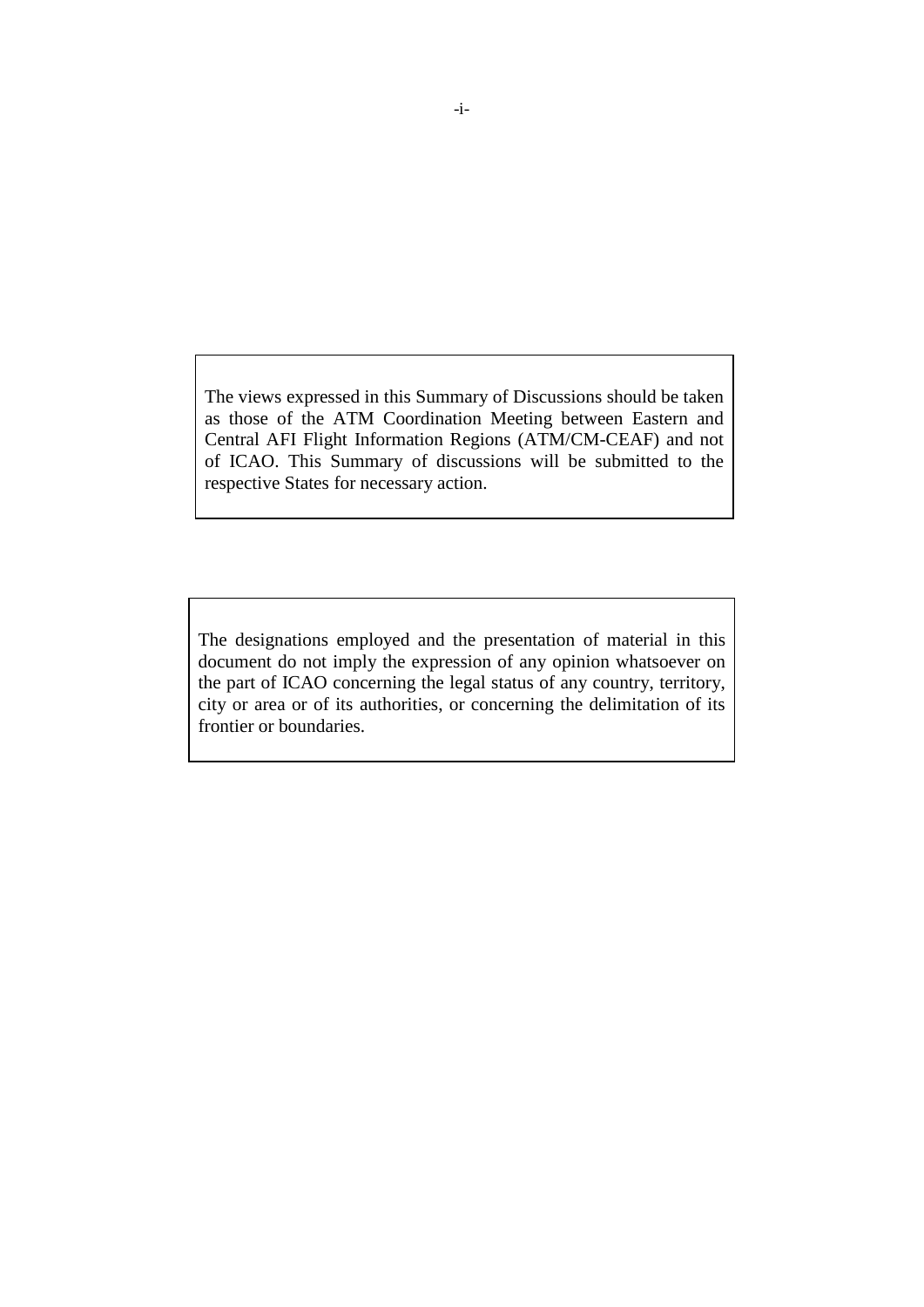### **TABLE OF CONTENTS**

# PART I - HISTORY OF THE MEETING

**Appendix A:** List of Participants

# PART II - REPORT ON AGENDA ITEMS

# Page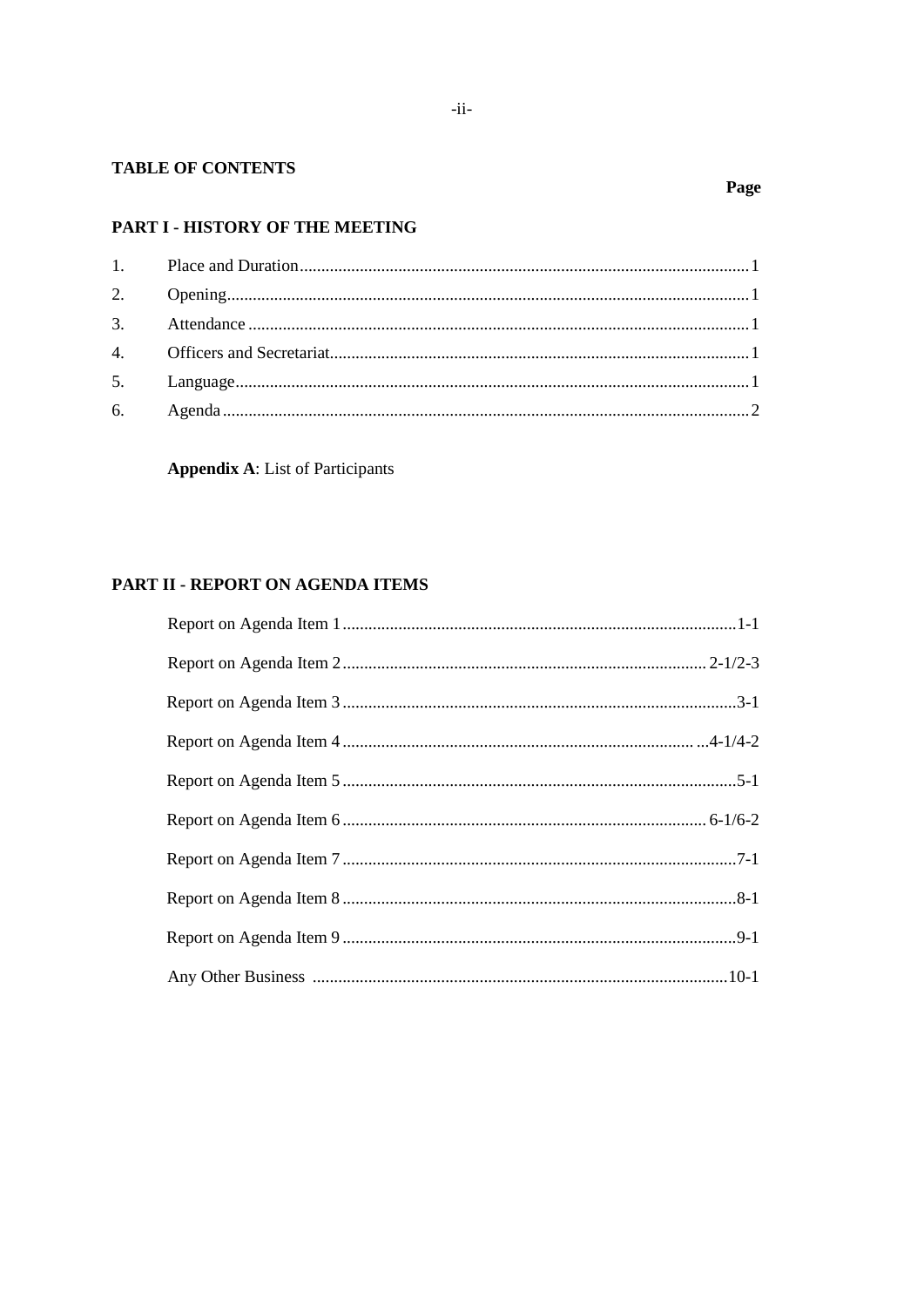# **PART I – HISTORY OF THE MEETING**

## **1. PLACE AND DURATION**

1.1 The Air Traffic Management Coordination Meeting between Central and Eastern AFI Flight Information Regions (ATM/CM-CEAF) was held at the ICAO Eastern and Southern African (ESAF) Regional Office, United Nations Compound, Gigiri, Nairobi, Kenya from 21 to 24 August 2012.

## **2. OPENING**

2.1 The Meeting was opened by Mr. Boitshoko Sekwati, Deputy Regional Director, on behalf of Mr. Meshesha Belayneh, Regional Director, Eastern and Southern African (ESAF) Regional Office. In his opening remarks, Mr. Sekwati welcomed all delegates to Nairobi and to the ATM Coordination Meeting (ATM/CM-CEAF).

2.2 Mr. Sekwati recalled that the meeting had been convened on request by the States to address significant safety issues relating to coordination of air traffic between the Flight Information Regions (FIRs) concerned, some of which had been outstanding for many years. He highlighted that while the ESAF and WACAF Regional Offices would continue to facilitate ATM coordination meetings, States having coordination issues to address were expected to convene bilateral coordination meetings involving the parties concerned whenever necessary and feasible, without necessarily having to wait for the multilateral meetings.

2.3 Acknowledging the efforts made by the States to attend the meeting, as well as their contributions through discussion papers on challenges experienced that were affecting the safe air navigation in the AFI Region, Mr. Sekwati expressed confidence in the commitment of participating States, Air Navigation Service Providers (ANSPs) and users to address the identified ATM challenges. In this regard, he urged the participants to work closely to achieve the desired results.

## **3. ATTENDANCE**

3.1 The meeting was attended by a total of forty-one participants from nine States and six Organizations (two regional and four international). The list of participants is at **Attachment A** to this Report.

# **4. OFFICERS AND SECRETARIAT**

4.1 The meeting was chaired by Mr. Hitler Olwenge, Manager Air Traffic Services, Kenya Civil Aviation Authority (KCAA). Mr. Seboseso Machobane, Regional Officer ATM/SAR, ESAF Regional Office was the Secretary of the meeting. He was supported by Mr. David Labrosse, Regional Officer ATM/SAR, also from the ESAF Regional Office.

## **5. LANGUAGE**

5.1 Discussions were conducted in the English language. Documentation was provided in the English Language.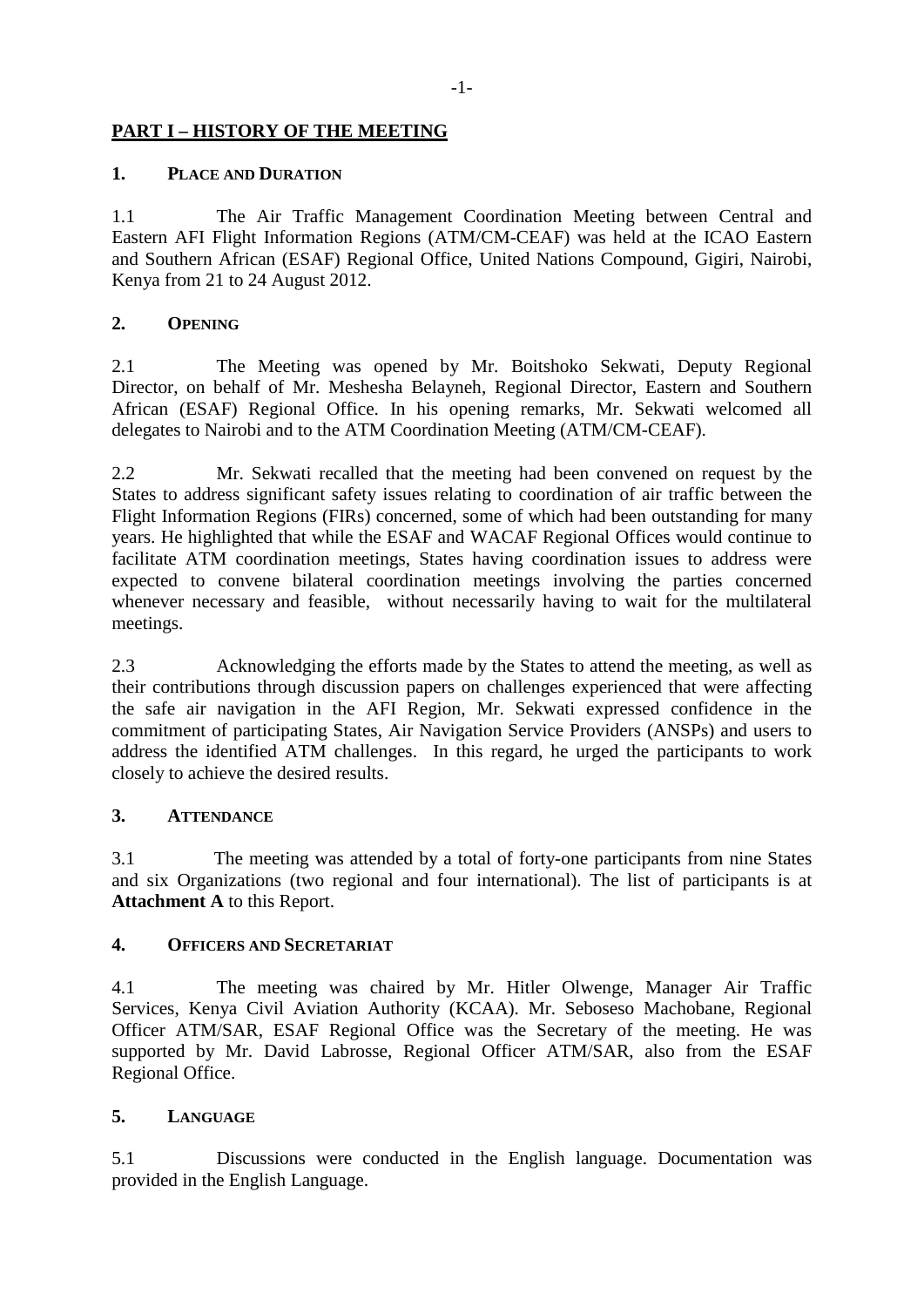# **6. AGENDA**

6.1 Under agenda item 1 of the discussions, the meeting reviewed and adopted the proposed agenda for the ATM/CM-CEAF as follows:

| <b>Strategic</b><br>Objective | <b>Agenda</b><br>Item No. | <b>Subject</b>                                                                                                                                                                                                                                               |
|-------------------------------|---------------------------|--------------------------------------------------------------------------------------------------------------------------------------------------------------------------------------------------------------------------------------------------------------|
| A                             | 1                         | Adoption of the Provisional Agenda                                                                                                                                                                                                                           |
| $\mathbf{A}$                  | $\overline{2}$            | <b>ATM Coordination issues</b><br>a) ATS coordination<br>b) Issue related to coordination beyond traffic<br>Established structures/mechanisms for sustainable coordination<br>$\mathbf{c})$<br>d) Review and update Letters of Agreement/Procedures (LOA/Ps) |
| $\mathbf{A}$                  | 3                         | Meeting ATS requirements for communication (internal and external), in<br>accordance with ICAO Annex 11<br>a) ATS DS (internal & external)<br>b) VHF & HF communication<br>c) AFTN/AMHS<br>d) Others                                                         |
| $\mathbf{A}$                  | $\overline{4}$            | FPL 2012 status of implementation, including missing flight plans<br>a) Missing flight plans<br>b) Progress on FPL 2012 implementation                                                                                                                       |
| $\mathbf{A}$                  | 5                         | Contingency Plans (CPs) and coordination of Contingency Routes (CRs)                                                                                                                                                                                         |
| $\mathbf{A}$                  | 6                         | <b>TAG</b> issues<br>a) Responding to TAG queries<br>b) Reporting of incidents<br>c) Investigation of incidents and follow-up<br>Submission of investigation reports to ICAO<br>d)                                                                           |
| $\overline{A}$                | $\overline{7}$            | RVSM safety issues, including safety concerns from ARMA                                                                                                                                                                                                      |
| $\mathbf{A}$                  | 8                         | Review of deficiencies with reference to APIRG/18 Conclusion 18/61 for<br>minimum reporting areas.                                                                                                                                                           |
| $\mathbf{A}$                  | 9                         | Search and Rescue (SAR) cooperation                                                                                                                                                                                                                          |
|                               | 10                        | Any other business (AOB)                                                                                                                                                                                                                                     |

# **7. ACTION ITEMS**

7.1 The meeting recorded the outcome of its discussions in the form of action items, for follow-up and implementation by States/ANSPs in line with agreed timelines.

7.2 The list of ATM/CM-CEAF action items for follow-up by States is at **Attachment 2A** to the summary on agenda item 2.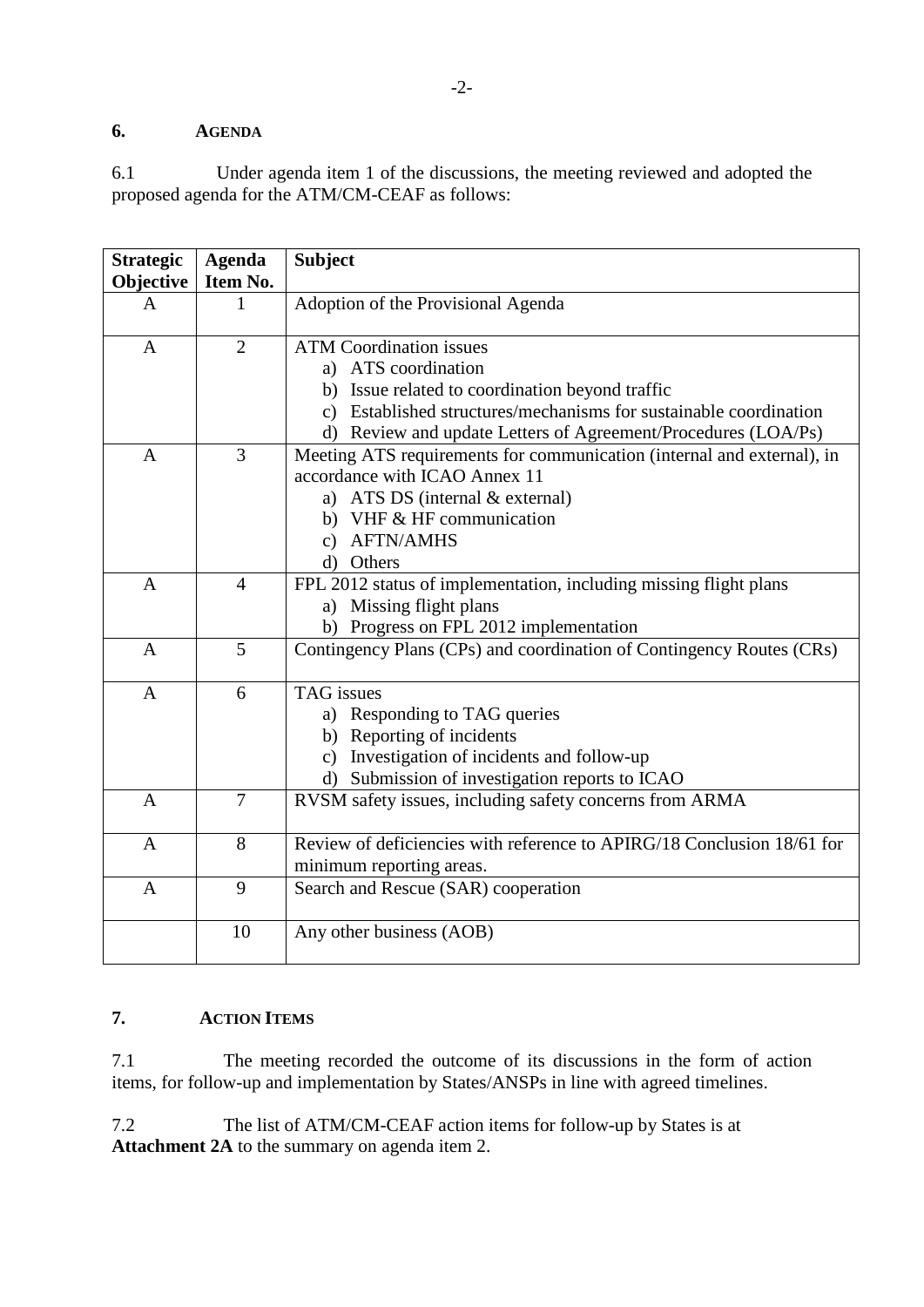## **Report on Agenda Item 2: Air Traffic Management Coordination issues**

2.1 The meeting was apprised on coordination challenges facing the States/ANSPs, such as traffic coordination between Air Traffic Services (ATS) units within a Flight Information Region, and between ATS units in adjacent FIRs.

2.2 Information was provided on established air navigation service facilities within the States', including mechanisms that have been put in place for sustainable coordination, and for the review and update of Letters of Procedures/Agreements (LOAs/LOPs) between adjacent FIRs.

2.3 In order to better manage the discussions and identification of resolutions pertaining to challenges facing the ATM/CM-CEAF, the meeting established two Small Working Groups (SWGs) to address the issues raised in the areas of concern. The SWGs reviewed the communication and coordination challenges affecting the safe operation of aircraft in the AFI FIRs and proposed solutions for their expedient resolution by the States and Air Navigation Service Providers (ANSPs) within set timelines. The outcome of the SWGs which has been consolidated is reflected in **Attachment 2A** to this report. The composition of the two Small Working Groups is reflected in **Appendices 2B** and **2C** to this report.

2.4 In general, the meeting noted that lack of two-way communication (VHF, HF, ATS-DS) was the main causal factor for the lack of effective coordination between the ATS units concerned. The situation of outdated Letters of Procedures/Agreements (LOPs/LOAs) between States/ANSPs was also regarded as a major contributing factor affecting proper coordination of air traffic. The meeting highlighted the following challenges affecting the safe operation of aircraft in some AFI FIRs.

- a) VHF communication gaps in the Dar es Salaam and Kinshasa FIRs. It was noted that little or no effort was being made to mitigate this lack of communication;
- b) Proposed re-location of Kinshasa Area Control Centre (ACC) to a permanent location with adequate facilities;
- c) VHF communication gaps in the southern part of Khartoum FIR;
- d) Issues related to the non-standard use of languages in the provision of ATS and coordination of traffic, particularly between Kinshasa and its adjacent FIRs, mainly Dar es Salaam and Entebbe;
- e) Lack of competence of ATS staff performing traffic coordination tasks in support of air traffic controllers;
- f) Aircraft routinely flying across FIRs and State borders without filing flight plans. This was impacting on the safe provision of ATS, particularly in areas where VHF and HF communicating was considered inadequate or lacking;
- g) Outdated coordination procedures between ATS units and their respective LOPs/LOAs;
- h) Missing flight plans;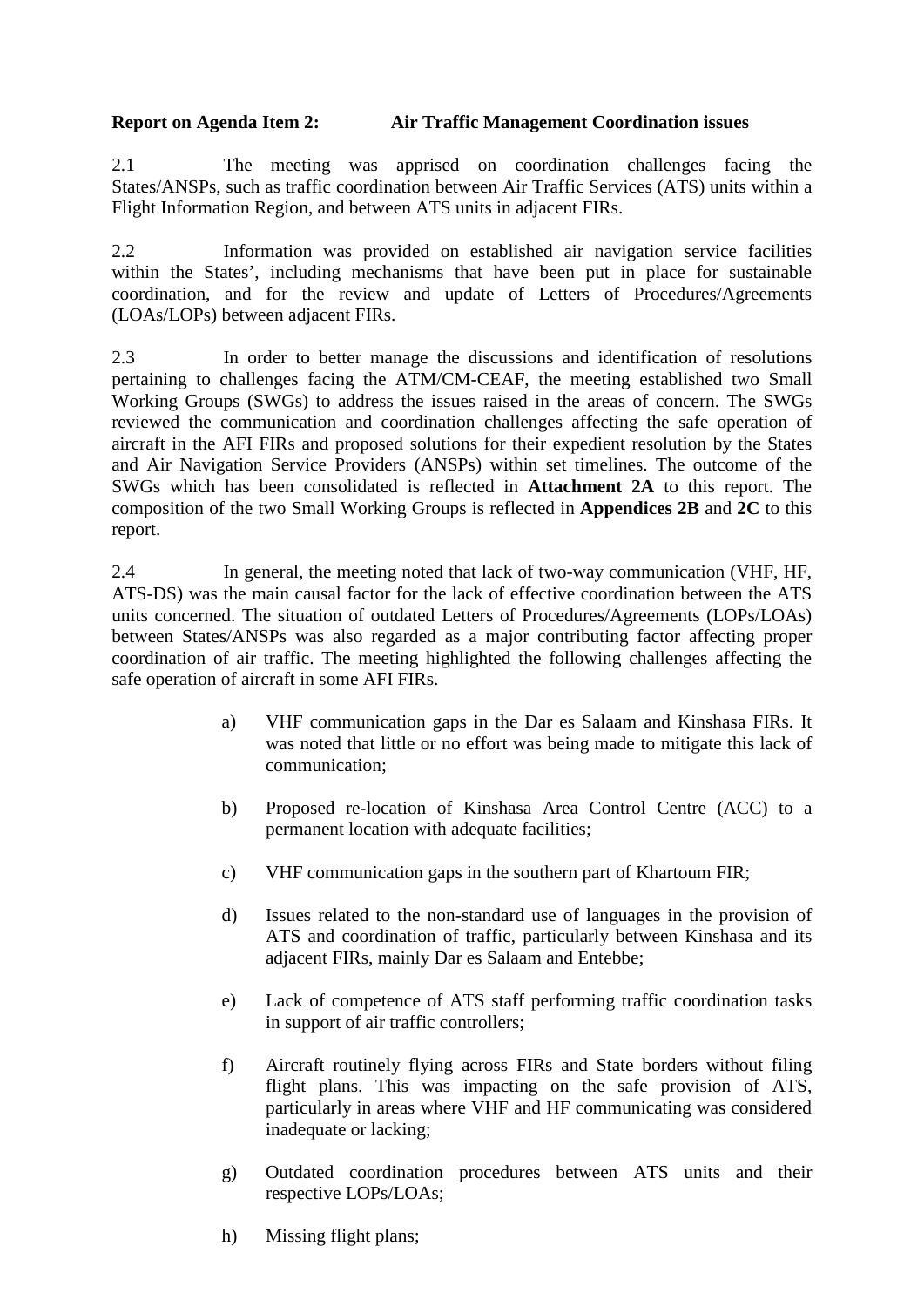- i) Uncoordinated traffic originating from Mogadishu FIR;
- j) Challenges related to lack of communication facilities between Luanda and Brazzaville FIRs, both of which had installed VSAT equipment but were incompatible;
- k) Traffic coordination complications due to multiple ATS units providing air traffic services in Kigali FIR (Dar es Salaam, Kinshasa, Kigali). In addition, Goma Approach, an ATS unit in Kinshasa FIR, was controlling traffic operating on ATS route UB607 into Kigali FIR;
- l) High Frequency (HF) communication gaps between Dar es Salaam and Antananarivo FIRs, resulting in "blind" descent or climb in and out of Moroni;
- m) Serious ATS incidents, including AIRPROXs, associated with deficiencies in infrastructure, airspace management and operational procedures.

2.5 The meeting acknowledged that over the years, several corrective actions have been agreed between concerned parties, but have either not been implemented or have been ineffective. These include actions agreed on bilateral basis, under the aegis of the ICAO Regional Offices, as well as through the mechanisms of the AFI Tactical Action Group (TAG) and the ATS Incident Analysis Group (AIAG). The meeting agreed on specific time frames for follow-up actions to be completed and for ICAO to be informed continuously on progress being made. It was also agreed that the parties should avoid shifting the "goal posts. Given the critical nature of safety issues discussed, the meeting agreed that if the actions cannot be completed within the agreed timelines, other safety actions including contingency measures should be considered for implementation to ensure enhanced airspace safety as soon as possible.

2.6 Amongst others, concerned States and ANSPs were urged to undertake, as a matter of 'high priority', a review and an update of all affected Letters of Procedures/Agreements (LOPs/LOAs), and to incorporate details of the amended procedures as relevant. Consideration should also be given to establishing annexes to the LOAs/LOPs for information that may be too cumbersome to be inserted in the main body of the agreement, or details pertaining to points of contact that are required to be updated regularly.

2.7 The meeting acknowledged that there may have been complacency on some parties not to comply with the required procedures to promote safety of operation in the central and eastern AFI FIRs. It was noted that operation of aircraft without flight plans and acceptance of aircraft without appropriate coordination from one FIR to another had over the years been accepted as "normal practice" resulting in high safety risk to air navigation. It was highlighted that the requirement for flight plans was a Standard in Annex 2 to the Chicago Convention (Ref. Section 3.3 of Annex 2) and concerned parties were urged to comply accordingly. In addition, FIRs accepting the situation of non-compliance originating from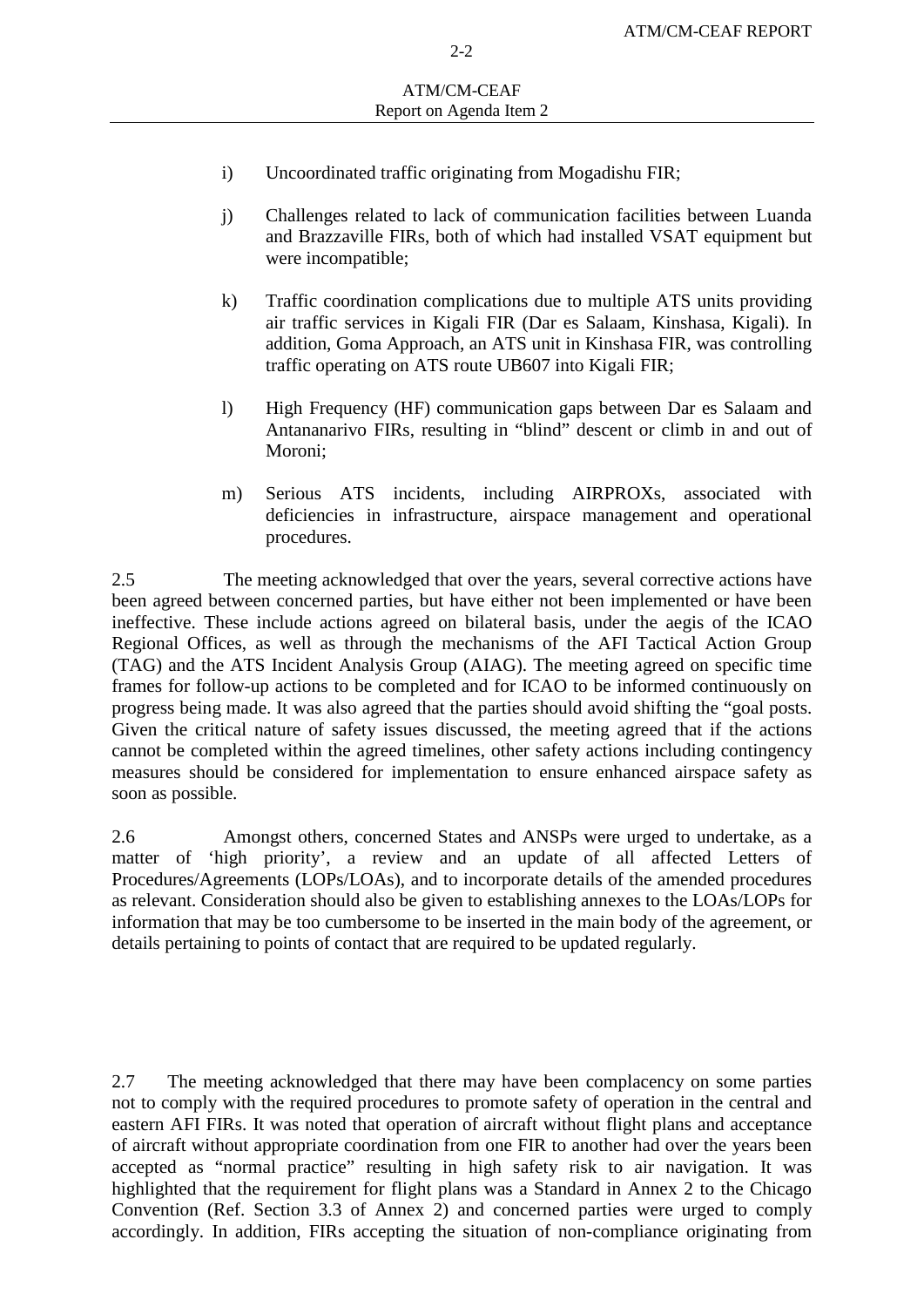### ATM/CM-CEAF Report on Agenda Item 2

other FIRs should take due cognizance of the safety risks placed on their ATS systems, human factors issues, and other consequences associated with such practices.

----------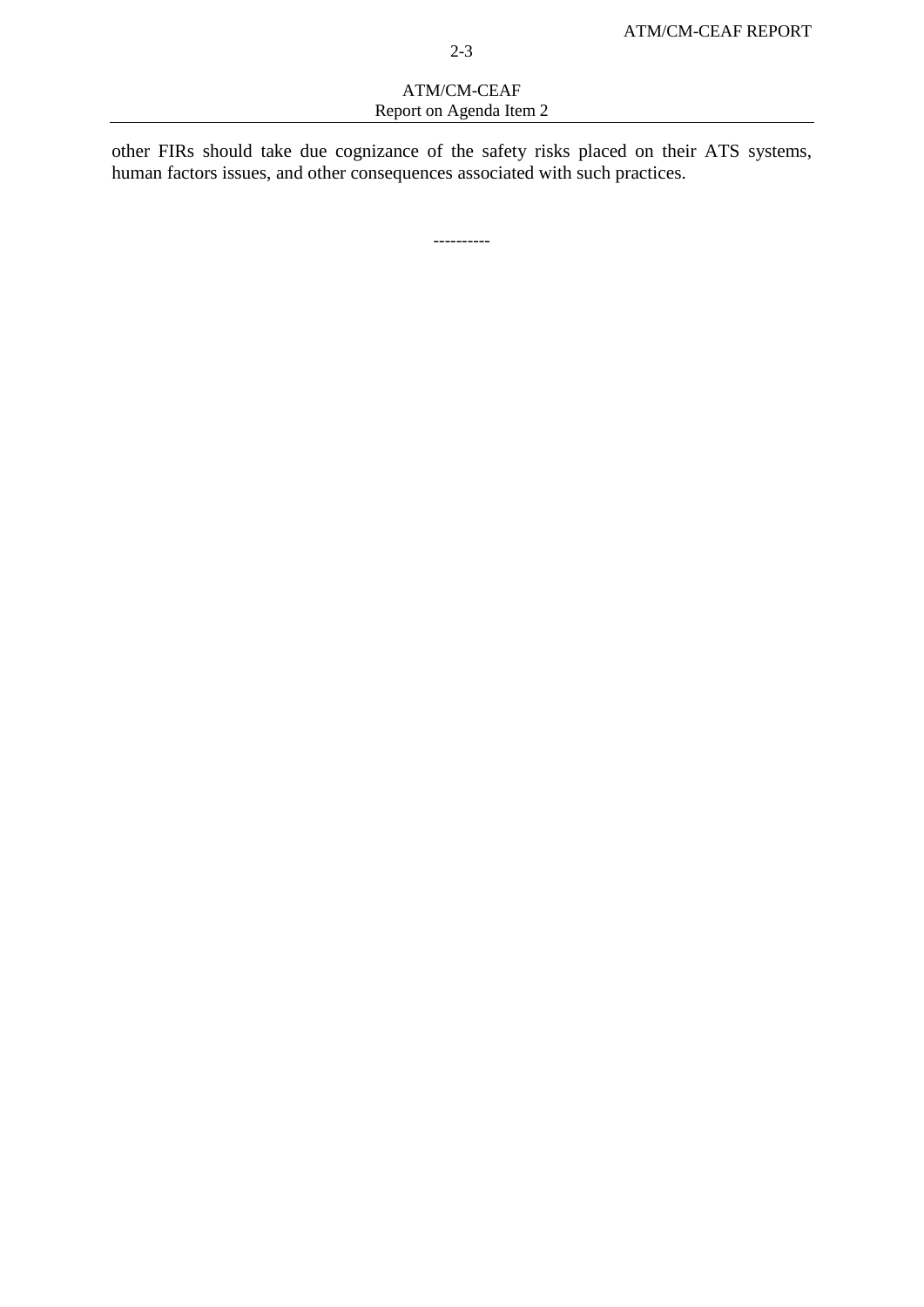### **Report on Agenda Item 3: ATS requirements for communication**

3.1 The meeting discussed communication facilities within the FIRs that are required to support the provision of air traffic services, in accordance with Chapter 6 of Annex 11 to the Chicago Convention. Specifically, the following areas were discussed:

- a) ATS/DS (internal within the State & external with adjacent FIRs);
- b) VHF & HF communications for terminal and en-route phases of flight;
- c) AFTN/AMHS; and
- d) Other communication supporting the provision of ATS, including ADS B/C and CPDLC.

3.2 The meeting noted that in some FIRs, there was a lack of implementation of adequate communication infrastructure, in accordance with the AFI Regional Air Navigation Plan (AFI ANP), to effectively support the safe provision of air traffic services. The meeting urged States/ANSPs to expedite the implementation of surveillance, including ADS-B and ADS-C, where operational requirements and user equipage supports such implementation. States/ANSPs should strongly consider implementing CPDLC in areas where both VHF and HF radio services were lacking, including remote areas.

3.3 The meeting was informed that VSAT terminals had been installed in Bujumbura, Kigali and Kinshasa to provide the required communication for air traffic services between these ATS units. However, it was noted with concern that the terminals were not being activated for nontechnical reasons. It was agreed that the criticality of the status quo should be highlighted to the Directors General of Civil Aviation (DG) in the States concerned for immediate remedial action.

3.4 It was noted with appreciation that Kinshasa FIR was in the process of installing most of the planned 14 VSAT stations. The project is expected to be completed by the end of 2012. The meeting was informed that if the planned completion date could not be met, other corrective measures would be identified and agreed by the State for implementation.

3.5 It was recommended that ANSPs that are able to do so, provide AFTN terminals to air operators to facilitate filing of flight plans.

----------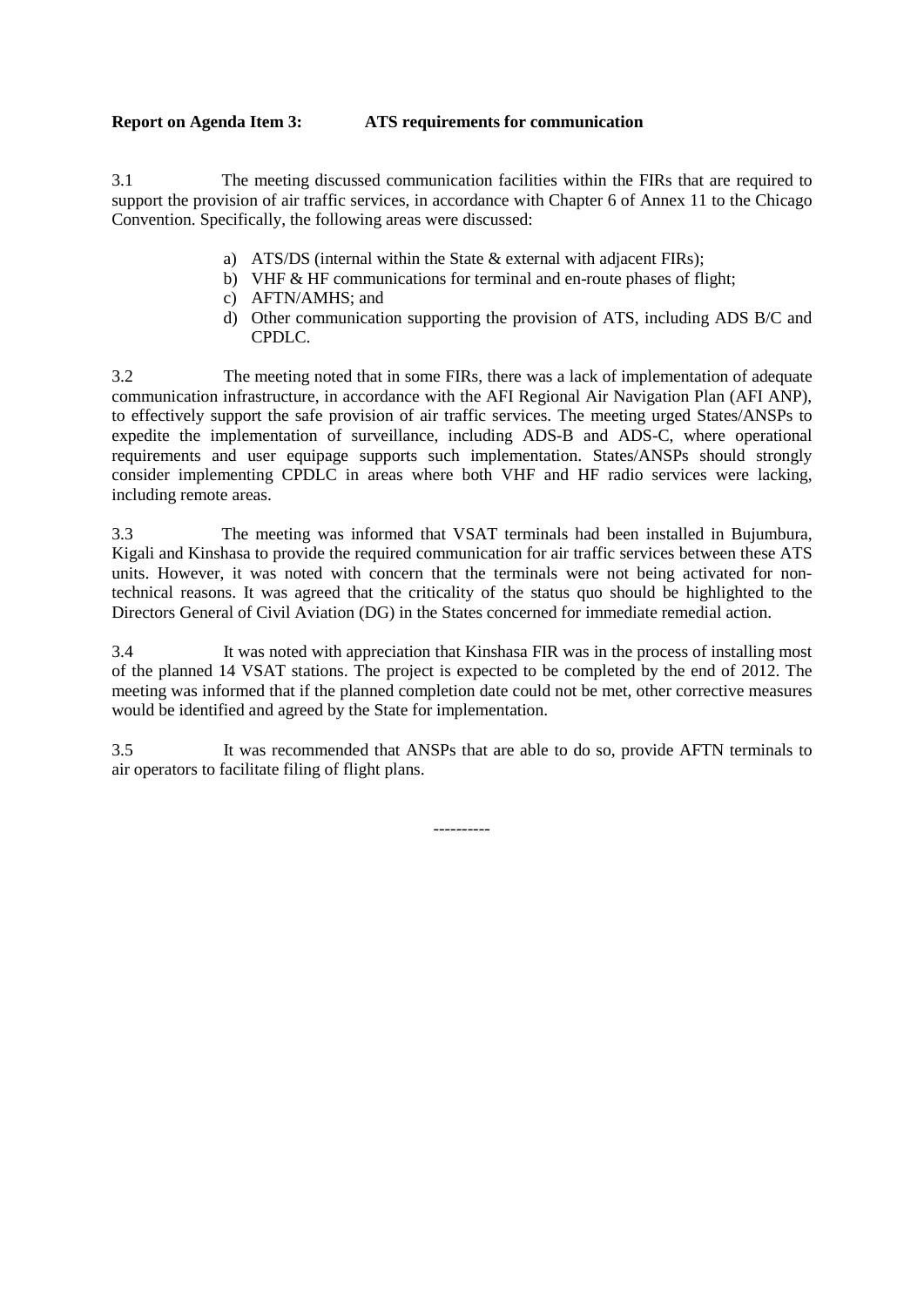4.1 The meeting discussed and reviewed mechanisms and processes in place to identify, coordinate and resolve the issue of missing flight plans (flight plans that are not received internally and externally by air traffic services (ATS) units in the concerned Flight Information Regions (FIRs). The following factors were identified as contributing to missing flight plans:

- a) **Clocks** Many ANSPs' clocks were not appropriately synchronized with the Coordinated Universal time (UTC), resulting in Air Traffic Services (ATS) units having significant differences where reference to time is concerned.
- b) **ATS message transit time delays** Transit times for ATS messages from some ANSPs were identified as not meeting specified transit times.
- c) **Communication links** Some communication links were lacking, inadequate or below standard and as such, were contributing significantly to the loss of ATS messages including flight plans between FIRs.
- d) **Internal system delays** Some ATS systems had significant internal processing delays, either through the Aeronautical Fixed Telecommunication Network (AFTN), or through the Flight data Processing Systems (FDPS). In a lot of cases, flight plans received were being delayed in getting to operational air traffic controllers.
- e) **Staff proficiency** Lack of training of staff employed or engaged by air operators to file or submit flight plans (filers) to the ANSPs was also contributing to delays in receipt of flight plans by operational staff.
- f) **Lack of response to queries (RQP/RQS)** In many instances, flight plan message handling personnel were not responding to ATS messages including RQP/RQS messages, when there were attempts to recover missing flight plans from the originator, or when information relating to flight plan unavailability was being requested. In other instances, ATS units which were not receiving the flight plans were not initiating the query messages, resulting in numerous challenges to adequately pinpoint the area where the error was being committed for remedial correction.

4.2 IATA advised that in order to reduce the risk of errors that can result in missing flight plans originally filed on paper forms, States that have not already done so should consider the introduction of electronic filing.

4.3 The meeting was reminded of APIRG/18 Conclusion 18/17: *Addressing Missing Flight Plans*, and that the Flight Plan Transitional Task Force (FPLT TF) had developed a model for the national performance framework form (PFF) reflecting detailed breakdown of activities for action by States during the implementation process.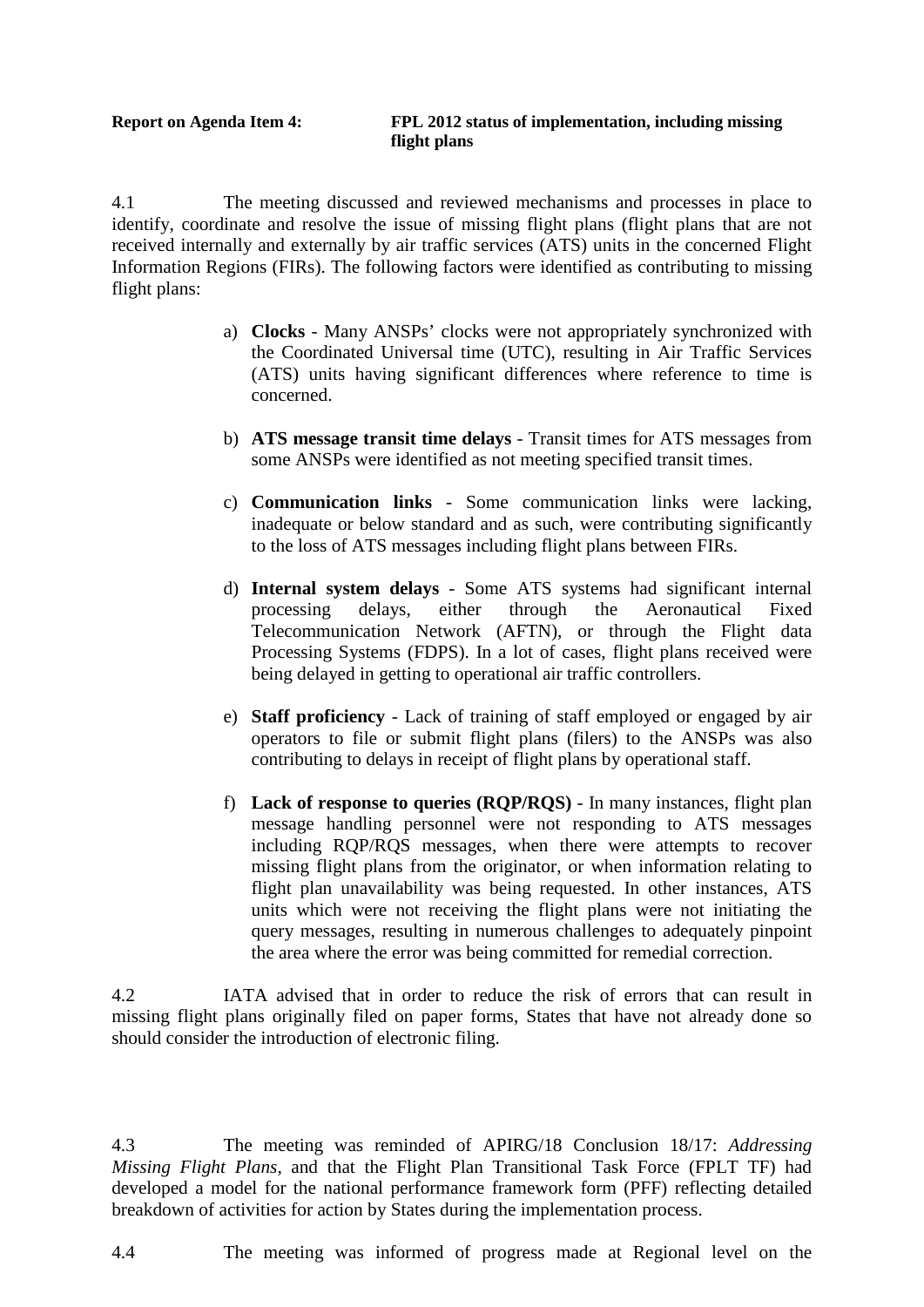#### ATM/CM-CEAF Report on Agenda Item 4

implementation readiness of the NEW ICAO flight plan by States and ANSPs, and reviewed actions that should be taken individually and collectively in order to address technical and operational issues that were considered critical to the implementation timelines. Updates were provided by the States and ANSPs, which indicated that most States, if not all, would be ready for the roll-over on 15 November 2012.

4.5 It was noted that the status of readiness for some States were still in a state of uncertainty, in that their technological upgrades to achieve the required readiness would be too close to the implementation date of 15 November 2012. The meeting was informed that the ESAF and WACAF Regional Offices would be monitoring very closely the progress of those States that were behind schedule.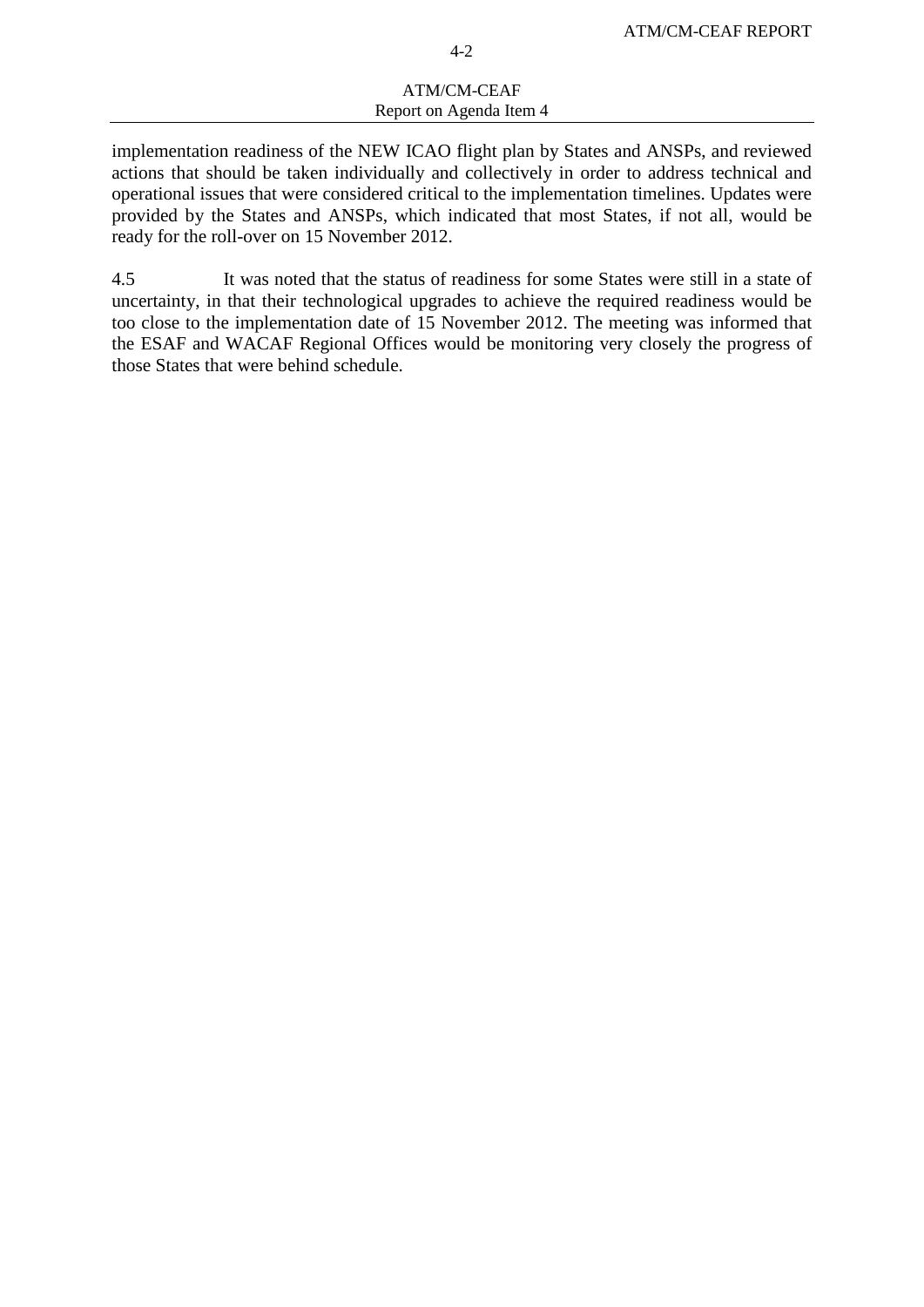## **Report on Agenda Item 5: Contingency Plans (CPs) and coordination of Contingency Routes**

5.1 The meeting recalled the provisions under ICAO Annex 11, Chapter 2, relating to the development and promulgation of Contingency Plans (CPs) and noted that based on information available with the Secretariat, many States had not yet developed or updated their contingency plans for the airspaces in which they were responsible for the provision of air traffic services (ATS).

5.2 It was further noted that, although some States had developed Contingency Plans, many of them were yet to be formatted in accordance with the template adopted under APIRG Conclusion 17/66.

5.3 The meeting urged States that have not already done so to develop Contingency Plans, which should include contingency routes, using the template adopted by APIRG /17, as soon as practical, and to forward the updated contingency plans to the ESAF and WACAF Regional Offices for review and transmission to ICAO Headquarters for approval.

5.4 The meeting was further reminded that States should consult with stakeholders during the development of their Contingency Plans for collaborative and effective implementation. It was also acknowledged that in many instances, the development and finalization of Contingency Plans was due to delayed responses from States in providing information on feedback requested by the adjacent States.

5.5 The meeting was apprised on contingency planning developments in some of the participating States as follows:

- a) Kenya had developed a Contingency Plan (CP) which had been submitted to the ESAF Regional Office. However, the CP was being updated to take into consideration newly developed ATS routes and operational considerations in Khartoum FIR;
- b) Sudan had developed a comprehensive CP for the Khartoum FIR, using the APIRG template. However, parts of the CP that required coordination with adjacent FIRs are yet be finalized;
- c) The CP for Entebbe FIR had been updated in March 2012 and forwarded to the Regional Office for comments;
- d) ASECNA had a CP for the FIRs covering all its member States in compliance with Annex 11 to the Chicago Convention. It was acknowledged that while the CP had not yet been transformed onto the template adopted by APIRG Conclusion 17/66, it offered many benefits, such as coordinated contingency routes across its FIRs. ASECNA was however, requested to adopt the APIRG template as soon as practically possible.

5.6 In order to facilitate homogeneity in CP presentation, participating States and ANSPs were urged to transform their CPs to the APIRG/17 template.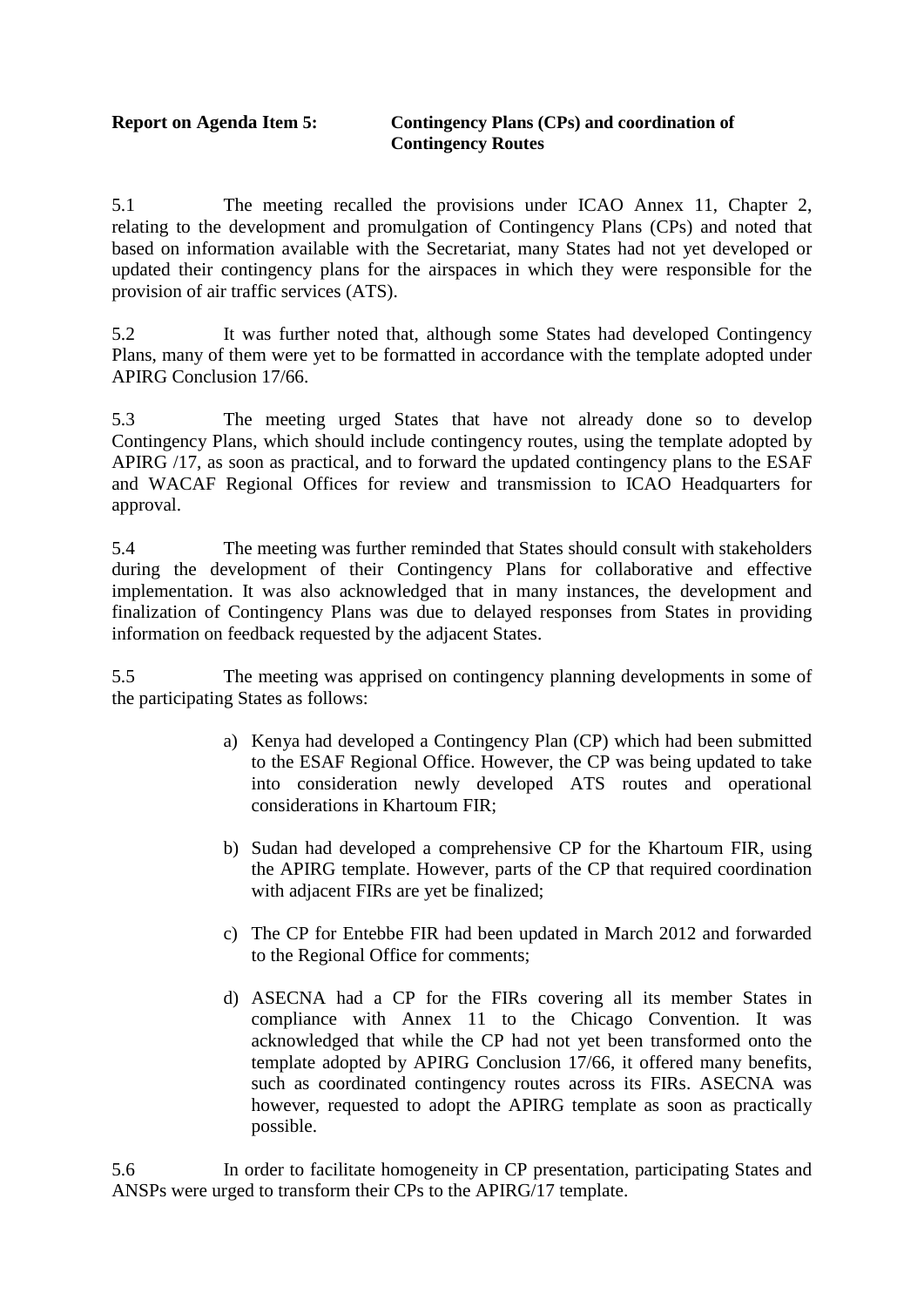## **Report on Agenda Item 5: Contingency Plans (CPs) and coordination of Contingency Routes**

5.7 The meeting recalled the provisions under ICAO Annex 11, Chapter 2, relating to the development and promulgation of Contingency Plans (CPs) and noted that based on information available with the Secretariat, many States had not yet developed or updated their contingency plans for the airspaces in which they were responsible for the provision of air traffic services (ATS).

1.1

5.8 It was further noted that, although some States had developed Contingency Plans, many of them were yet to be formatted in accordance with the template adopted under APIRG Conclusion 17/66.

5.9 The meeting urged States that have not already done so to develop Contingency Plans, which should include contingency routes, using the template adopted by APIRG /17, as soon as practical, and to forward the updated contingency plans to the ESAF and WACAF Regional Offices for review and transmission to ICAO Headquarters for approval.

5.10 The meeting was further reminded that States should consult with stakeholders during the development of their Contingency Plans for collaborative and effective implementation. It was also acknowledged that in many instances, the development and finalization of Contingency Plans was due to delayed responses from States in providing information on feedback requested by the adjacent States.

5.11 The meeting was apprised on contingency planning developments in some of the participating States as follows:

- e) Kenya had developed a Contingency Plan (CP) which had been submitted to the ESAF Regional Office. However, the CP was being updated to take into consideration newly developed ATS routes and operational considerations in Khartoum FIR;
- f) Sudan had developed a comprehensive CP for the Khartoum FIR, using the APIRG template. However, parts of the CP that required coordination with adjacent FIRs are yet be finalized;
- g) The CP for Entebbe FIR had been updated in March 2012 and forwarded to the Regional Office for comments;
- h) ASECNA had a CP for the FIRs covering all its member States in compliance with Annex 11 to the Chicago Convention. It was acknowledged that while the CP had not yet been transformed onto the template adopted by APIRG Conclusion 17/66, it offered many benefits, such as coordinated contingency routes across its FIRs. ASECNA was however, requested to adopt the APIRG template as soon as practically possible.

5.12 In order to facilitate homogeneity in CP presentation, participating States and ANSPs were urged to transform their CPs to the APIRG/17 template.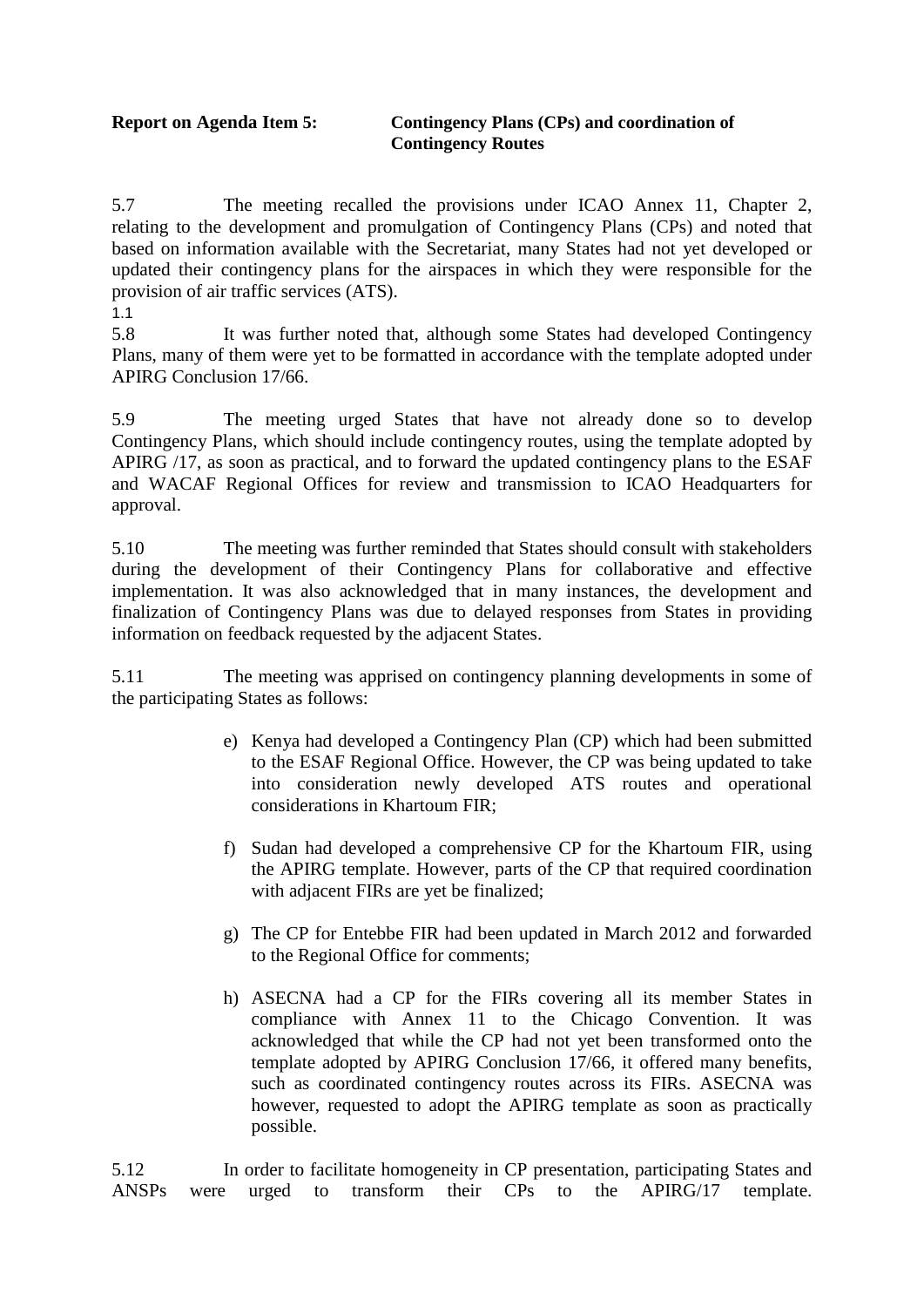## **Report on Agenda Item 6: AFI Tactical Action Group (TAG) issues**

6.1 Under this agenda item, the meeting recalled the formalization of the AFI Tactical Action Group (TAG), established as a result of Recommendation 6/7 from the Special AFI/08 RAN Meeting in 2008. The meeting reviewed some of the major safety concerns highlighted by the TAG. States were urged to address the findings and recommendations of the TAG as a matter of priority, in order to resolve the deficiencies identified:

> a) **Responding to TAG queries on matters related to Unsatisfactory Condition Reports (UCRs)** – There was a lack of feedback to the TAG on queries to States on UCRs and ATS incidents reports, sometimes accumulating over several months.

**Action by States:** States were urged to ensure responses to the TAG.

b) **Reporting of incidents internally and externally** – There was a lack of reporting of ATS incidents by concerned parties, making it difficult to capture all occurrences in order to apply corrective measures in a timely manner.

**Action by States:** States should ensure that a mechanism is in place for effective reporting of incidents by stakeholders, internally and externally, including to the TAG.

> c) **Investigation of incidents and follow-up with concerned parties on mitigation measures** – There was a lack of investigation of incidents and follow-up by some States/ANSPs, resulting in numerous incidents being left open for long periods.

**Action by States:** States should ensure that all incidents are properly investigated and to establish an effective mechanism for follow-up with concerned parties on mitigation measures to be taken based on, the findings and recommendations of the investigation.

> d) **Submission of investigation reports to ICAO** – States were not submitting their investigation reports, including mitigation measures, to ICAO for information and follow-up.

**Action by States:** States were urged to ensure that investigation reports were being forwarded to the ESAF and WACAF ICAO Regional Offices for information and follow-up as appropriate, in order to ensure that resolution of incidents and recommended mitigation measures were being addressed effectively.

6.2 The meeting was informed that the APIRG/18 meeting had noted that among the leading causal factors of the UCRs were the deficiencies in the competence of air traffic services supporting personnel, as well as deficiencies in communication (infrastructure and operations).

6.3 It was further noted that from the outcome of annual ATS Incident Analysis Group Meetings, specific recommendations were forwarded to States to address the causal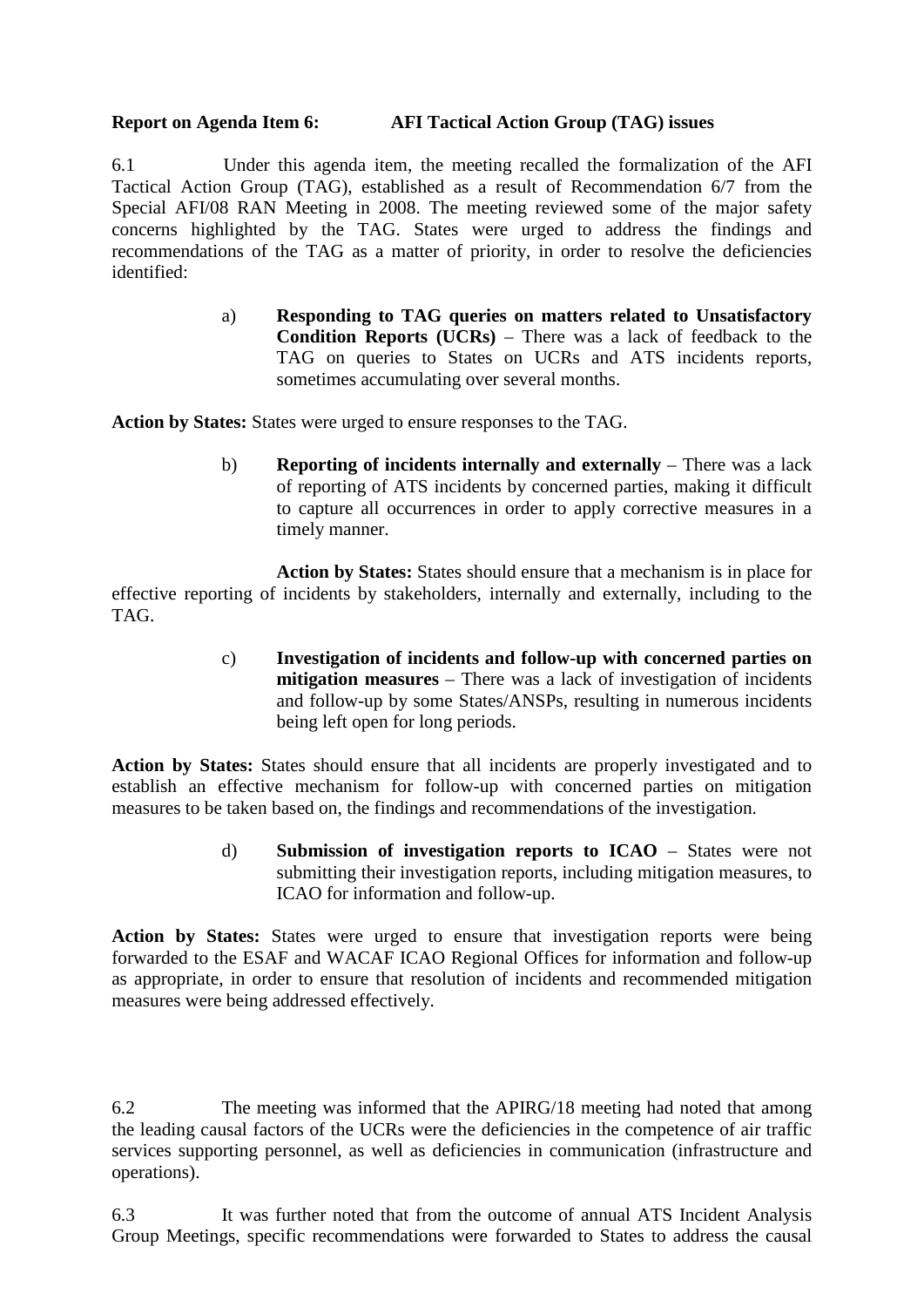#### ATM/CM-CEAF Report on Agenda Item 5

factors of the UCRs. Where necessary, air traffic management (ATM) coordination meetings were also arranged between concerned FIRs under the aegis of ICAO. In addition, the TAG undertook missions to some States having significant challenges, with the support of the Regional Offices and IATA.

6.4 Information was provided on the support being provided by IATA with regard to management of the UCR database, in addition to communicating the UCRs to concerned States and follow up action.

6.5 Participating States/ANSPs were urged to contribute to the TAG database by submitting reports on incidents and the results of investigation thereon, including mitigation measures, for close follow-up by the TAG.

6.6 In order to benefit further from initiatives to improve safety in ATM operations within the AFI Region, participating States/ANSPs were urged to participate at the ATS Incident Analysis Group (AIAG) meetings, and equally commit to addressing safety issues as recommended by the AIAG.

---------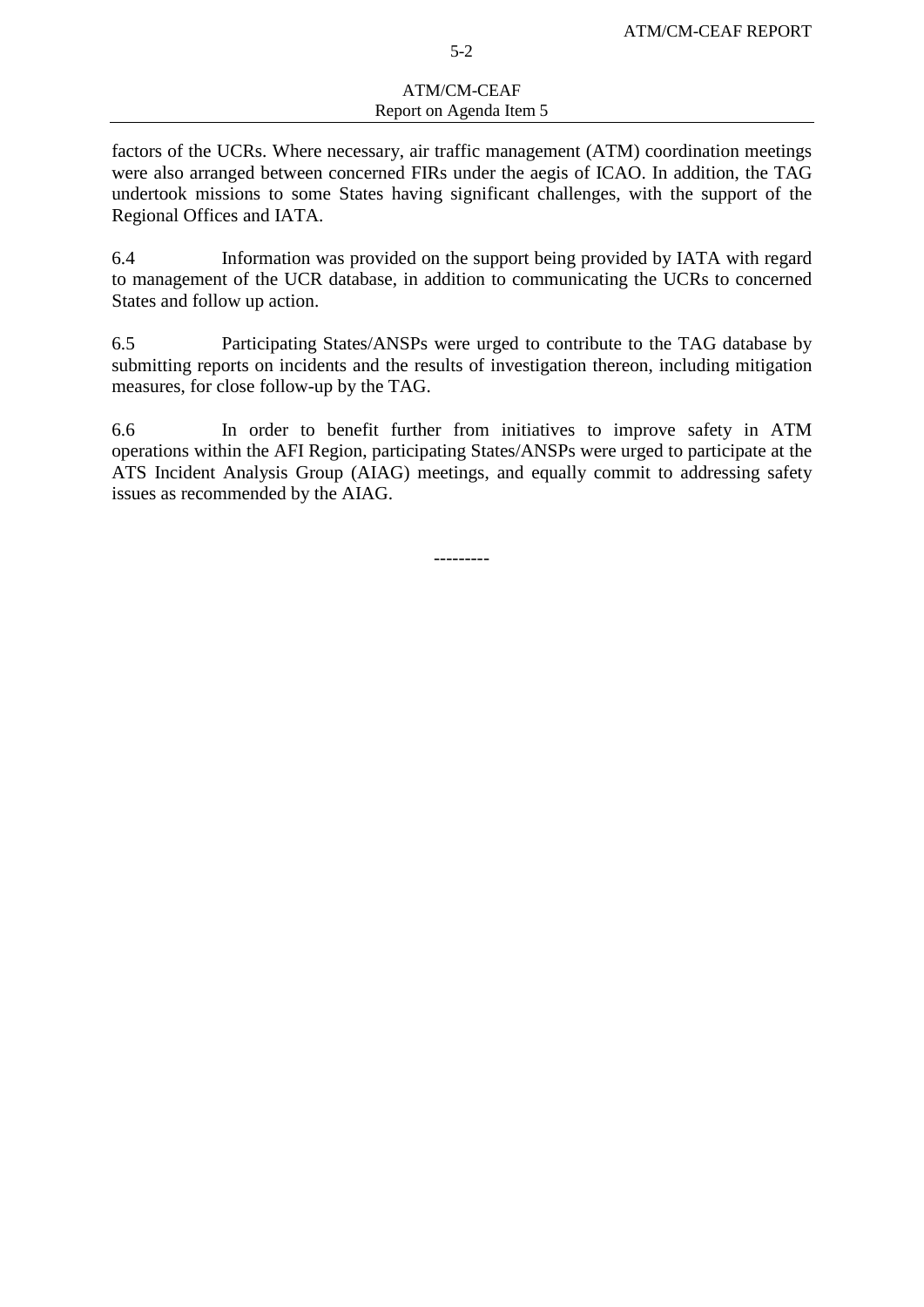### **Report on Agenda Item 7: RVSM safety issues, including safety concerns from ARMA**

7.1 The meeting discussed safety issues affecting RVSM operation which were impacting on the safe provision of air navigation in AFI Flight Information Regions.

7.2 The meeting also discussed a number of challenges that were being experienced by States/ANSPs within the AFI Region, having a direct impact on safe RVSM operation. Some of the issues highlighted were:

- a) Inaccurate flight plan information submitted by operators;
- b) Non-RVSM Approved aircraft operating in RVSM airspace;
- c) Lack of oversight of State RVSM Operational Approvals;
- d) Co-ordination failures between Area Control Centres (ACCs) of adjacent FIRs resulting in large Height Deviation; and
- e) Lack of adequate Height Monitoring systems by ANSPs.

7.3 The Secretariat requested participants to communicate with their respective administrations, the concerns raised from the TAG and the AFI Regional Monitoring Agency (ARMA), with respect to aircraft that are permitted to fly in the AFI Reduced Vertical Separation Minimum (RVSM) airspace, without being appropriately approved by the States. In relation to Equatorial Guinea, ASECNA indicated that previous concerns raised on this issue had been addressed with the State. However, the issues of approval were beyond the purview of ASECNA.

7.4 The participating States and ANSPs were urged to ensure that approval process for RVSM for their operators and State aircraft was being executed in accordance with ICAO SARPs, in order to mitigate safety impact on RVSM operation in the AFI Region.

------------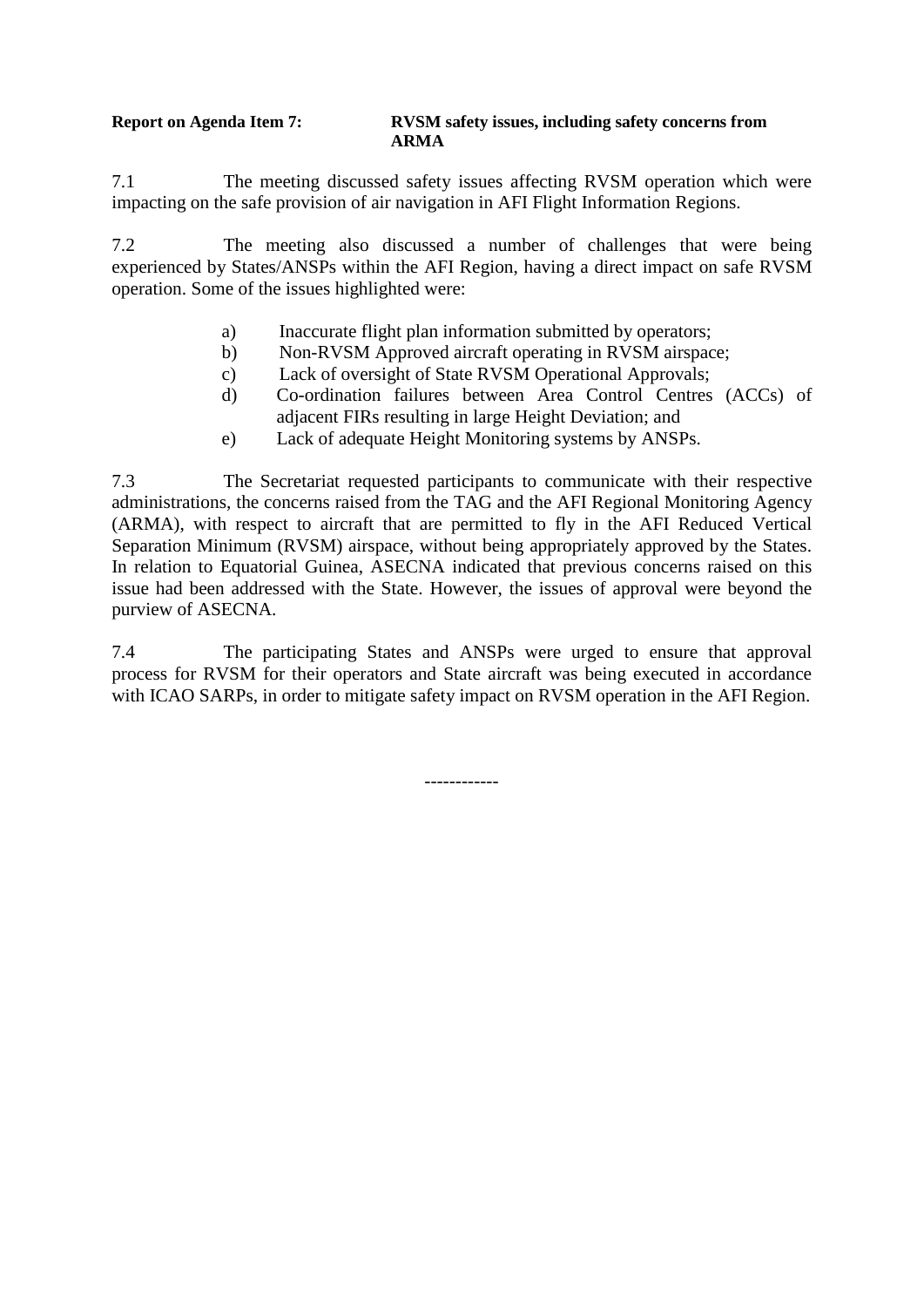#### **Report on Agenda Item 8: Reporting of deficiencies in accordance with APIRG/18 Conclusion 18/61 for minimum reporting**

8.1 The meeting discussed other safety deficiencies identified, affecting ATM coordination, and which have not been addressed in other agenda items to this report.

8.2 It was recalled that the definition of air navigation "deficiency" as approved by the ICAO Council, "encompasses a situation where a facility, service or procedure does not comply with a regional air navigation plan or with related ICAO Standards and Recommended Practices, which has a negative impact on the safety, regularity and/or efficiency of international civil."

8.3 It was also noted that APIRG/18 had agreed that issues of reporting should be significantly improved, in order to address effectively deficiencies in the AFI Region. APIRG/18 had further agreed that reporting could be encouraged by adopting a list of minimum reporting areas for users and other stakeholders, including professional organizations. Accordingly APIRG/18 adopted the minimum reporting list reflected at **Appendix 8A** to the summary of discussions on agenda item 8, and urged States/ANSPs, users and professional organizations such as IFATCA and IFALPA to use the list optimally.

8.4 IATA highlighted that meteorological (MET) information was lacking at several aerodromes in the AFI Region. The lack of essential MET data, which is critical to flight planning and operations of aircraft, was contributing to safety risks for users in the airspaces and aerodromes concerned.

---------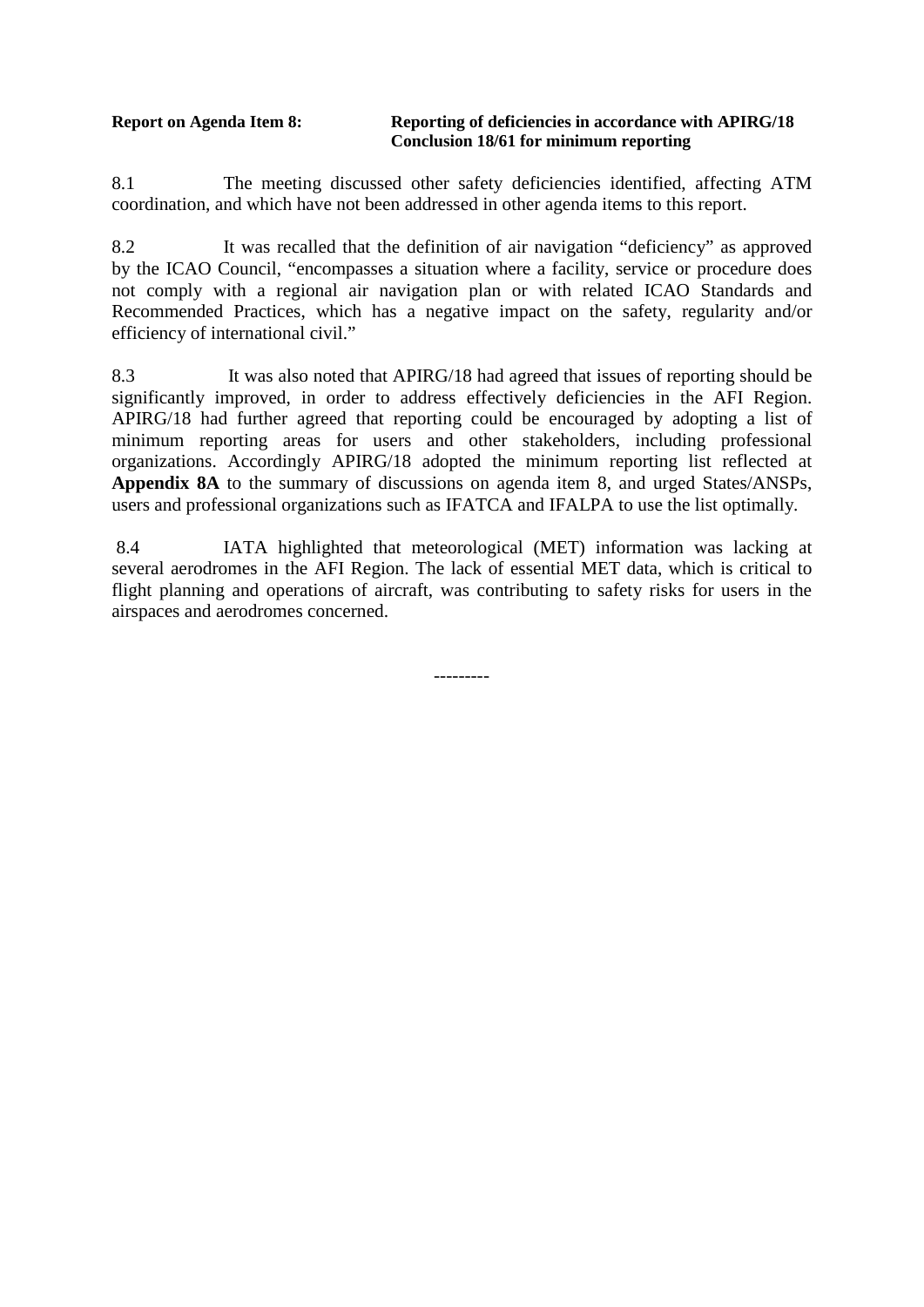## **Discussions on Agenda Item 9: Search and Rescue (SAR) Cooperation**

9.1 The meeting discussed challenges that were impeding progress in Search and Rescue (SAR) implementation in the AFI Region, and recognised that the establishment of international agreements between States was the key to effective implementation. It was acknowledged that the need for bilateral and multilateral SAR agreements to facilitate cooperation at Sub-Regional and Region levels was imperative.

9.2 It was further noted that issues related to SAR integration could still take more time to be implemented due to many challenges that could arise during the process of establishing international agreements. Challenges identified included the lack of political commitment, differing interpretations of sovereignty, and political complexities between many States. The meeting was of the view that sensitization of high level State officials on SAR matters was of paramount importance, in order to clarify the role of SAR, its scope of operation and objectives of agreements for cooperation in accordance with ICAO provisions under Annex 12 of the Chicago Convention.

9.3 The meeting was informed of regional efforts to overcome various challenges, through Regional organizations like SADC, ECOWAS, CEMAC and EAC. Civil Aviation Authorities were urged to participate at meetings when civil aviation matters, including SAR, were under discussions.

9.4 It was noted that Rwanda had developed a draft SAR agreement which they were ready to discuss with other States in order to have it signed as soon as practical. A copy of the signed SAR agreement is to be forwarded to the ESAF Regional Office.

 $1.2$  ---------